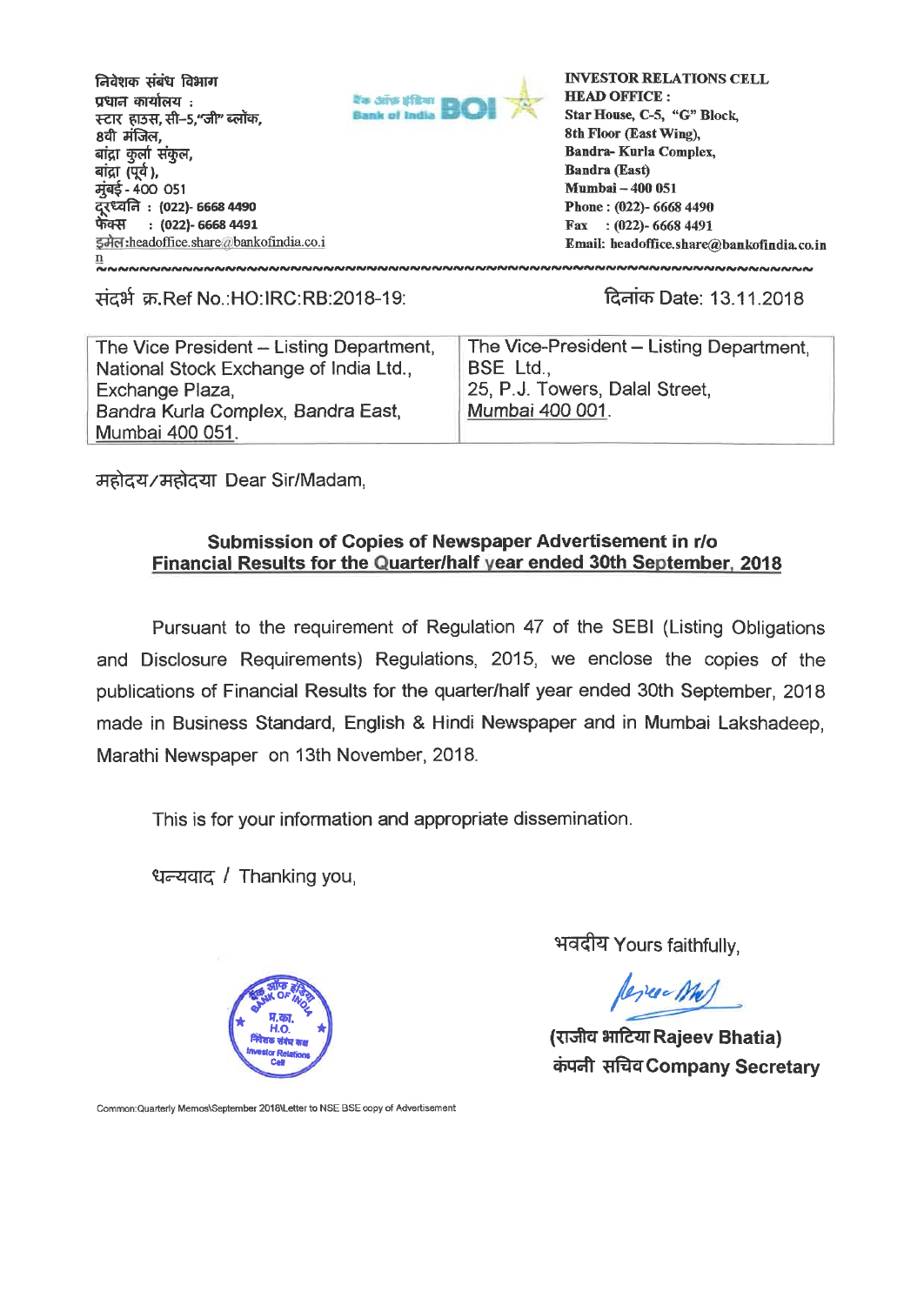### मंगळवार, दि. १३ नोव्हेंबर २०१८

### मंगळवार, दि. १३ नोव्हेंबर २०१८



नातं बँकिंग पलिकडचं

30 सप्टेंबर, 2018 रोजी समाप्त झालेल्या तिमाही/अर्धवर्षाकरिता पुनरावलोकन केलेले वित्तीय निष्कर्ष

|                | अ. तपशील                                                                                                                   | स्टॅंडअलोन           |                                                   |                                 |
|----------------|----------------------------------------------------------------------------------------------------------------------------|----------------------|---------------------------------------------------|---------------------------------|
| क्र.           |                                                                                                                            | संपलेली तिमाही       | संपलेले अर्धवर्ष                                  | संपलेली तिमाही                  |
|                |                                                                                                                            | 30.09.2018           | 30.09.2018<br>पुनरावलोकन केलेले पुनरावलोकन केलेले | 30.09.2017<br>पुनरावलोकन केलेले |
| $\mathbf{1}$   | कामकाजातून एकूण उत्पन्न                                                                                                    | 10800 24             | 21643 20                                          | 11600 47                        |
| $\overline{2}$ | अवधीकालाचा निव्वळ नफा/(तोटा)<br>(करपूर्व, अपवादात्मक आणि/किंवा असाधारण बाबींपूर्व)                                         | $-169626$            | $-2391.26$                                        | 27975                           |
| 3              | अवधीकालाचा करपूर्व निव्वळ नफा/(तोटा)<br>(अपवादात्मक आणि/किंवा असाधारण बार्बीनंतर)                                          | $-169626$            | $-239126$                                         | 279 75                          |
| $\overline{4}$ | अवधीकालाचा करपश्चात निव्वळ नफा/(तोटा)<br>(अपवादात्मक आणि/किंवा असाधारण बाबींनंतर)                                          | $-115625$            | $-1061$ 14                                        | 179 07                          |
| 5              | अवधीकालाचा एकूण व्यापक उत्पन्न (ज्यात<br>अवधीकालाचा नफा/तोटा (करपश्चात) आणि अन्य<br>व्यापक उत्पन्न (करपश्चात) समाविष्ट आहे | नोट 2 चा संदर्भ घ्या |                                                   | नोट 2 चा संदर्भ घ्या            |
| 6              | समभाग भांडवल                                                                                                               | 1743 72              | 1743 72                                           | 1185 29                         |
| 7              | राखीव, मागील वर्षाच्या ताळेबंदामध्ये दर्शविल्यानुसार<br>(पुनर्मुल्यांकन राखीव वगळून)                                       |                      |                                                   |                                 |
| 8              | प्रती समभाग मिळकत (प्रत्येकी रु. 10/- चे)<br>(जारी तसेच बंद करण्यात आलेल्या कारभारासाठी)                                   |                      |                                                   |                                 |
|                | मूलभूत: (रु.)                                                                                                              | (6.63)               | (6.09)                                            | 1.57                            |
|                | सौम्यीकृत : (रु.)                                                                                                          | (6.63)               | (6.09)                                            | 1.57                            |

सूचना : 1. सेबीच्या (सूचीकरण आणि अन्य प्रकटीकरण आवश्यकतानुसार) अधिनियम 2015 च्या अधिनियम 33 अन्वये स्टॉक एक्सर्चेजकडे दाखल केलेल्या तिमाही वित्तीय निकालांच्या विस्तृत निष्कर्षाचा सारांश आहे. तिमााही वित्तीय निष्कर्षाचा सविस्तर नमुना स्टॉक एक्सेज़ंची वेबसाईट (BSE: http://www.bseindia.com तसेच NSE: http:// www.nseindia.com) आणि बँकेची वेबसाईट (http://www.bankofindia.co.in) वर उपलब्ध आहे.

2. एकूण सर्व समावेशक उत्पन्न आणि अन्य सर्व समावेशक उत्पन्नांसंबंधीची माहिती जारी केली गेली नाही कारण Ind AS अद्याप बँकांसाठी लागू नाही.

(सी.जी. चैतन्य) (ए.के. दास) (एन. दामोदरन) कार्यकारी संचालक

(दीनबंधु मोहापात्रा) व्यवस्थापकीयं संचालक व सीईओ (जी. पद्मनाभन) заказа

ठिकाण : मुंबई दिनांक: 12 नोव्हेंबर, 2018

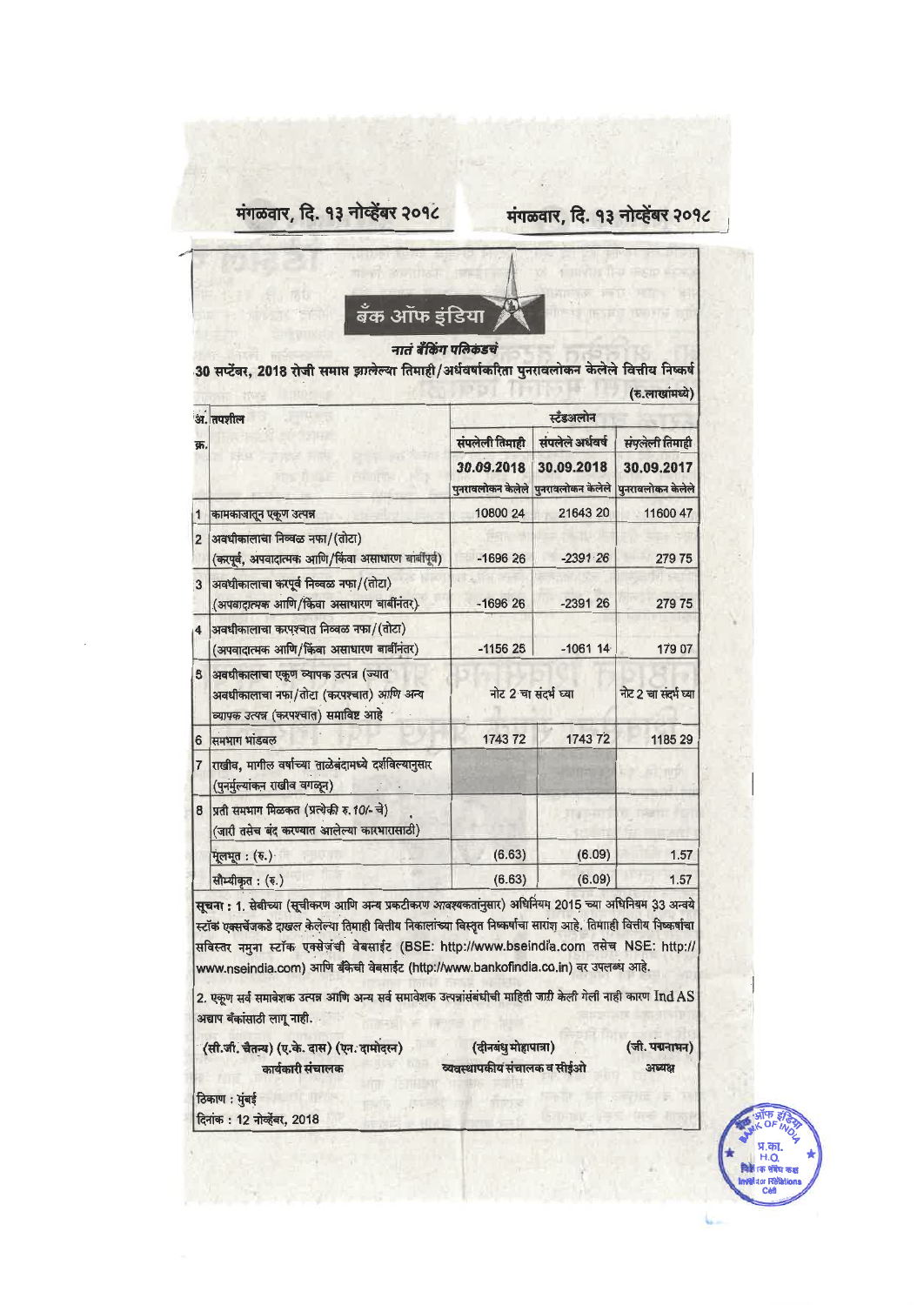| विज़नेस स्टैंडर्ड मुंबई   13 नवंबर 2018 मंगलवार                                              |                                                                                                                       |                                           |                                             |                                           |
|----------------------------------------------------------------------------------------------|-----------------------------------------------------------------------------------------------------------------------|-------------------------------------------|---------------------------------------------|-------------------------------------------|
|                                                                                              | बैंक ऑफ़ इंडिया                                                                                                       | रिश्तों की जमापूँजी                       |                                             |                                           |
| 30 सितम्बर 2018 को समाप्त तिमाही/अर्धवर्ष के लिए<br>समीक्षित वित्तीय परिणाम<br>रु. लाखों में |                                                                                                                       |                                           |                                             |                                           |
|                                                                                              |                                                                                                                       |                                           | स्टैंड अलोन                                 |                                           |
| क्र.<br>सं                                                                                   | विवरण                                                                                                                 | समाप्त तिमाही<br>30.09.2018<br>(समीक्षित) | समाप्त अर्धवर्ष<br>30.09.2018<br>(समीक्षित) | समाप्त तिमाही<br>30.09.2017<br>(समीक्षित) |
| $\mathbf{1}$                                                                                 | परिचालनों से कुल आय                                                                                                   | 10800 24                                  | 21643 20                                    | 11600 47                                  |
| $\overline{2}$                                                                               | संबंधित अवधि हेतु निवल लाभ/(हानि)<br>(कर पूर्व, अपवादात्मक और/या असाधारण<br>मदों को छोड़कर)                           | $-169626$                                 | $-239126$                                   | 27975                                     |
| $\overline{3}$                                                                               | संबंधित अवधि हेतु कर पूर्व निवल लाभ/(हानि)<br>(अपवादात्मक और/या अंसाधारण मदों सहित)                                   | $-169626$                                 | $-239126$                                   | 27975                                     |
| $\overline{\mathbf{4}}$                                                                      | संबंधित अवधि हेतु कर पश्चात निवल लाभ/<br>(हानि) (अपवादात्मक और/या असाधारण<br>मदों सहित)                               | $-115625$                                 | $-106114$                                   | 179 07                                    |
| 5                                                                                            | संबंधित अवधि हेतु कुल समेकित आय (जिसमें<br>अवधि हेतु लाभ/हानि(कर पश्चात) और अन्य<br>समेकित आय (कर पश्चात) शामिल है} . | नोट 2 का संदर्भ लें।                      |                                             | नोट २ का<br>संदर्भ लें।                   |
| 6                                                                                            | इक्विटी शेयर पूंजी                                                                                                    | 174372                                    | 174372                                      | 1185 29                                   |
| $\overline{7}$                                                                               | आरक्षितियां (पुनर्मूल्यांकन आरक्षितियों को<br>छोडकर), विगत वर्ष के लेखापरीक्षित तुलन<br>पत्र में यथा प्रदर्शित        |                                           |                                             |                                           |
| $\overline{8}$                                                                               | प्रति शेयर आय (प्रत्येक रु.10/-के अंकित मूल्य)<br>(जारी एवं बंद किए गए परिचालनों के लिए)                              |                                           |                                             |                                           |
|                                                                                              | मूल: (रु. में)                                                                                                        | (6.63)                                    | (6.09)                                      | 1.57                                      |
|                                                                                              | तनुकृत : (रु. में)                                                                                                    | (6.63)                                    | (6.09)                                      | 1.57                                      |



2. कुल समेकित आय और अन्य समेकित आय से संबंधित जानकारी प्रस्तुत नहीं की गई है क्योंकि भारतीय<br>लेखांकन मानक (इण्ड ए.एस.) अभी बैंकों पर लागू नहीं किये गये हैं।

(सी.जी.चैतन्य) (ए.के.दास) (एन.दामोदरन)<br>कार्यपालक निदेशक स्थानः मुंबई

दिनांक: 12 नवम्बर, 2018

(दीनबन्धु मोहापात्रा)<br>एम.डी. एवं सी.ई.ओ.

(जी. पद्मनाभन) अध्यक्ष